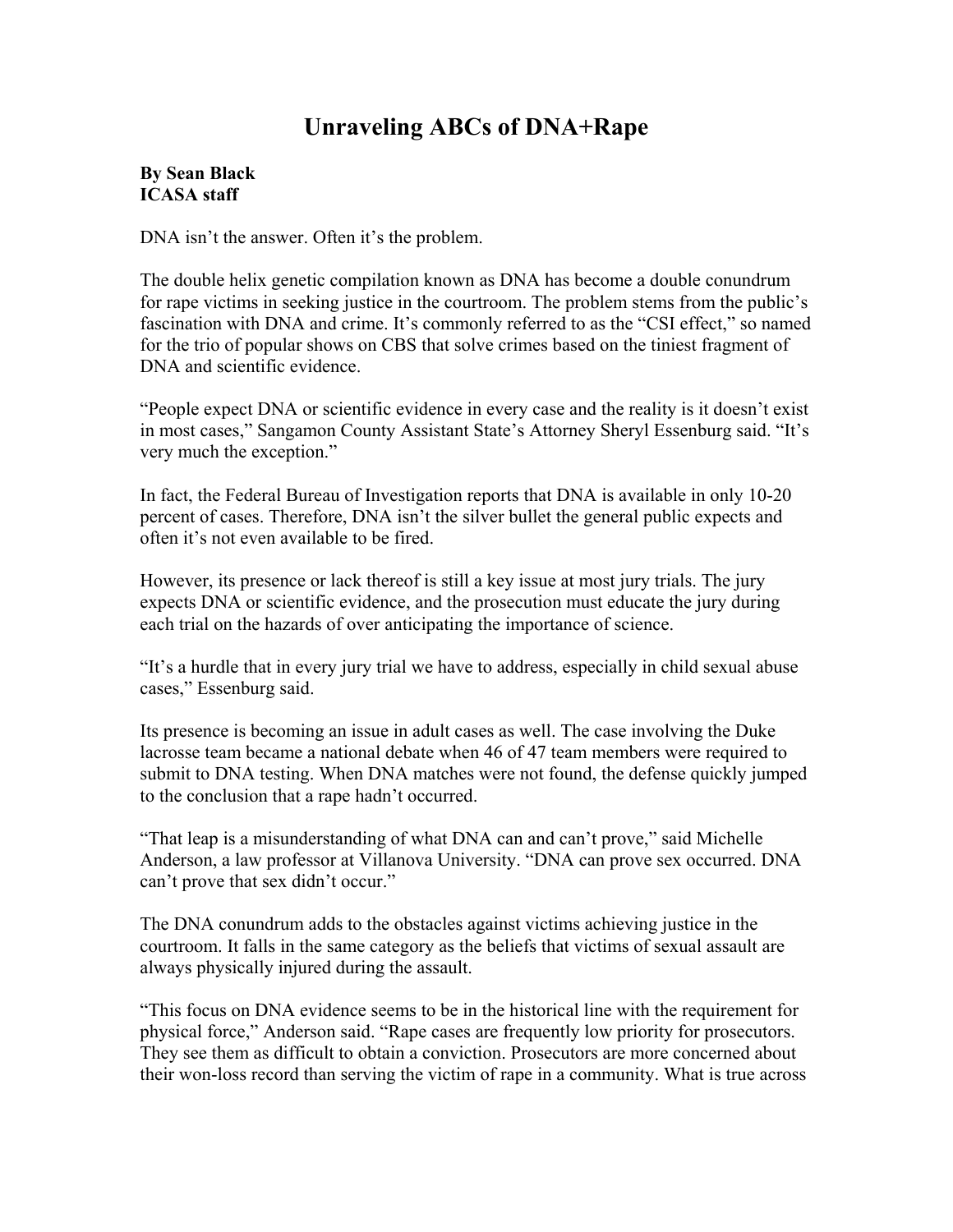different jurisdictions is that prosecutors and police exercise particular scrutiny with rape victims that is historically excessive and today continues to be excessive."

### **Why isn't DNA there?**

DNA might not be found in sexual assaults for a variety of reasons. Despite what television portrays, DNA and other scientific evidence isn't waiting patiently to be snatched up and raced away for testing by a lab technician. The majority of victims do not report to the hospital so DNA evidence isn't collected. And if a victim reports to a hospital, time can alter the findings.

"DNA is only available when it has been reported after a few hours, not just DNA but any scientific evidence," Essenburg said.

Even if DNA is available, it can also be compromised throughout the chain of evidence, which often ventures into weeks and months instead of hours.

"DNA evidence degrades rapidly," Anderson said. "It is difficult to contain efficiently and handle effectively."

Also, there are simple reasons for the absence of DNA. The rapist may not have ejaculated inside or on the body of the victim. The rapist may not have ejaculated at all. The assailant may have used a condom during the attack. The assailant may have used an object to assault the victim.

"People don't understand that. They think rape is always a sexual act when it's often about power and controlling someone else," Anderson said.

# **Stranger vs. Acquaintance**

The greatest benefit of DNA to rape victims comes in stranger rape cases. DNA samples can be used to match with convicted offenders or help string together evidence in a serial rape case. This benefit with DNA and stranger cases produces the unintended consequence of strengthening the rape myth that all rapes are committed by strangers. In fact, only approximately 20 percent of rape cases are stranger cases.

"In general, DNA evidence is going to be focused on stranger rape cases, "CSI" focuses on stranger rape cases. National news focuses on stranger rape cases," Anderson said. "We have a societal obsession with the man that strikes from behind a bush and drags the victim away to a dark alley."

If DNA is found in acquaintance rape, the assailant simply states that the sex was consensual, negating the DNA evidence.

# **Adult vs. Child**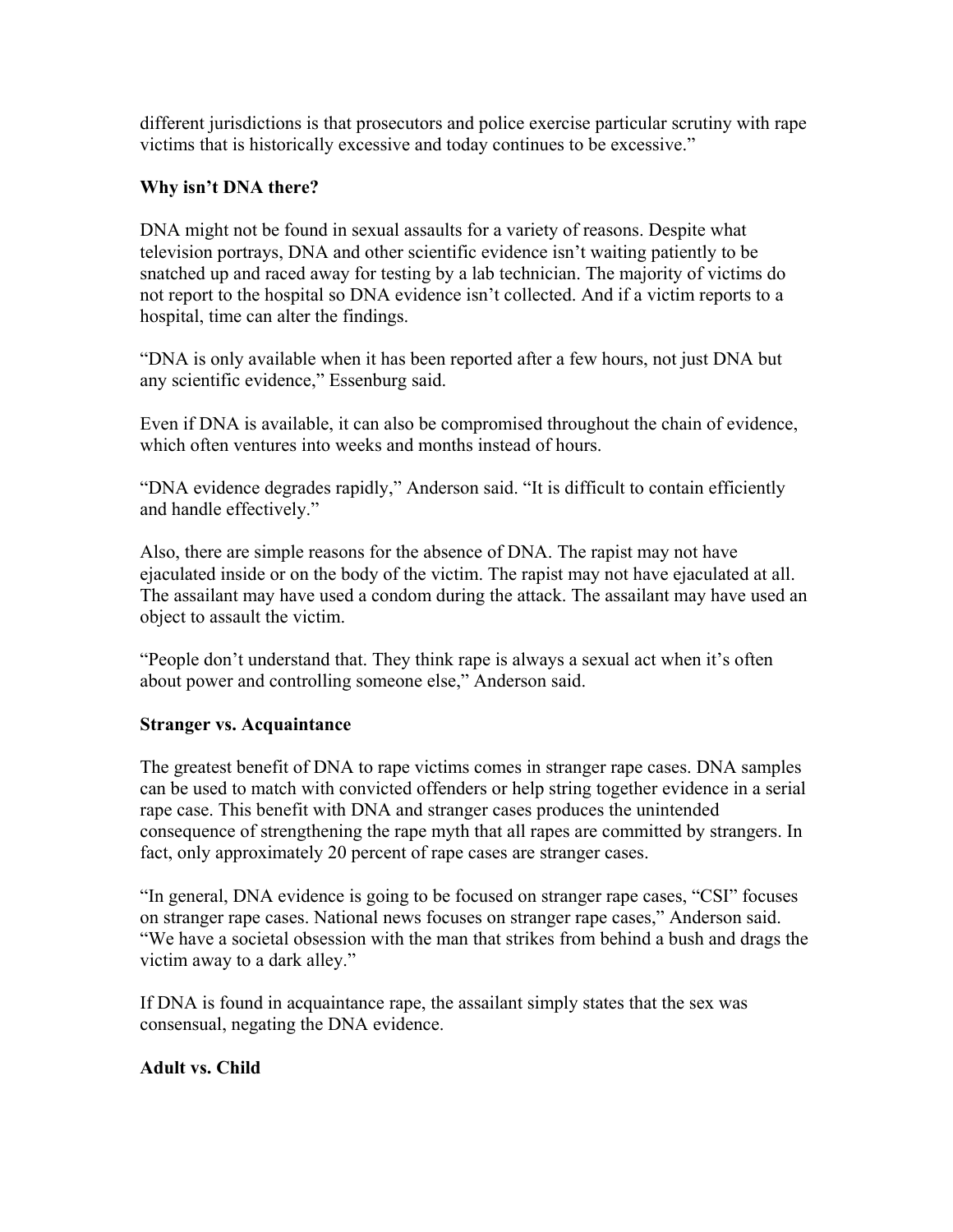The impact of DNA differs greatly depending on the age of the victim. If the victim is a child, DNA evidence can be especially beneficial in the courtroom. However, it's rare that DNA is involved because the reality is that most child victims wait several days or years to inform law enforcement about the sexual violence. Essenburg has never tried a child sexual abuse case that included DNA findings.

"If it's there, particularly in a child case, it's fabulous," Essenburg said. "In an adult victim case, if it's there it doesn't eliminate the issue of consent."

And consent still rattles the cage of most juries. If DNA is found, the assailant claims consensual sex. If DNA isn't found, the assailant claims there wasn't an assault. It comes out to the assailant's advantage in most cases.

"Some people have the assumption that DNA evidence is going to be there and if it isn't, people assume that the victim is lying about the case," Anderson said.

Deciding who is speaking the truth in rape cases is at the crux of most rape verdicts.

#### **Words vs. Science**

Perhaps the most disheartening aspect of the DNA evidence is that it is another method in which the voice of victims can be silenced in the courtroom.

"Victim testimony in rape cases has never been a slam dunk for women," Anderson said. "Historically prosecutors want bruises, broken bones, evidence of physical force. The narrative of he said, she said is all about rape cases. Her voice has never meant as much."

In a time when too few rape cases are prosecuted, the lack of DNA can provide an excuse for not prosecuting a case. Prosecutors and the public need to remember that rape cases were tried prior to DNA evidence and still need to be tried with or without DNA support.

It's important to remember that DNA is a single part of the evidence collection. If the victim goes to the hospital, a multitude of evidence is collected during the forensic medical examination (rape kit) that is performed by medical personnel.

"The media so plays up the scientific wonder that some people forget that it is who you believe," Essenburg said. "We have to remember as prosecutors and jurors need to understand that it's going to be there in some cases and in other cases it's not going to be there."

#### **What to do?**

As usual in discussing rape or myths about rape, education will play a key factor in turning the tide about what DNA can and can't do for rape victims.